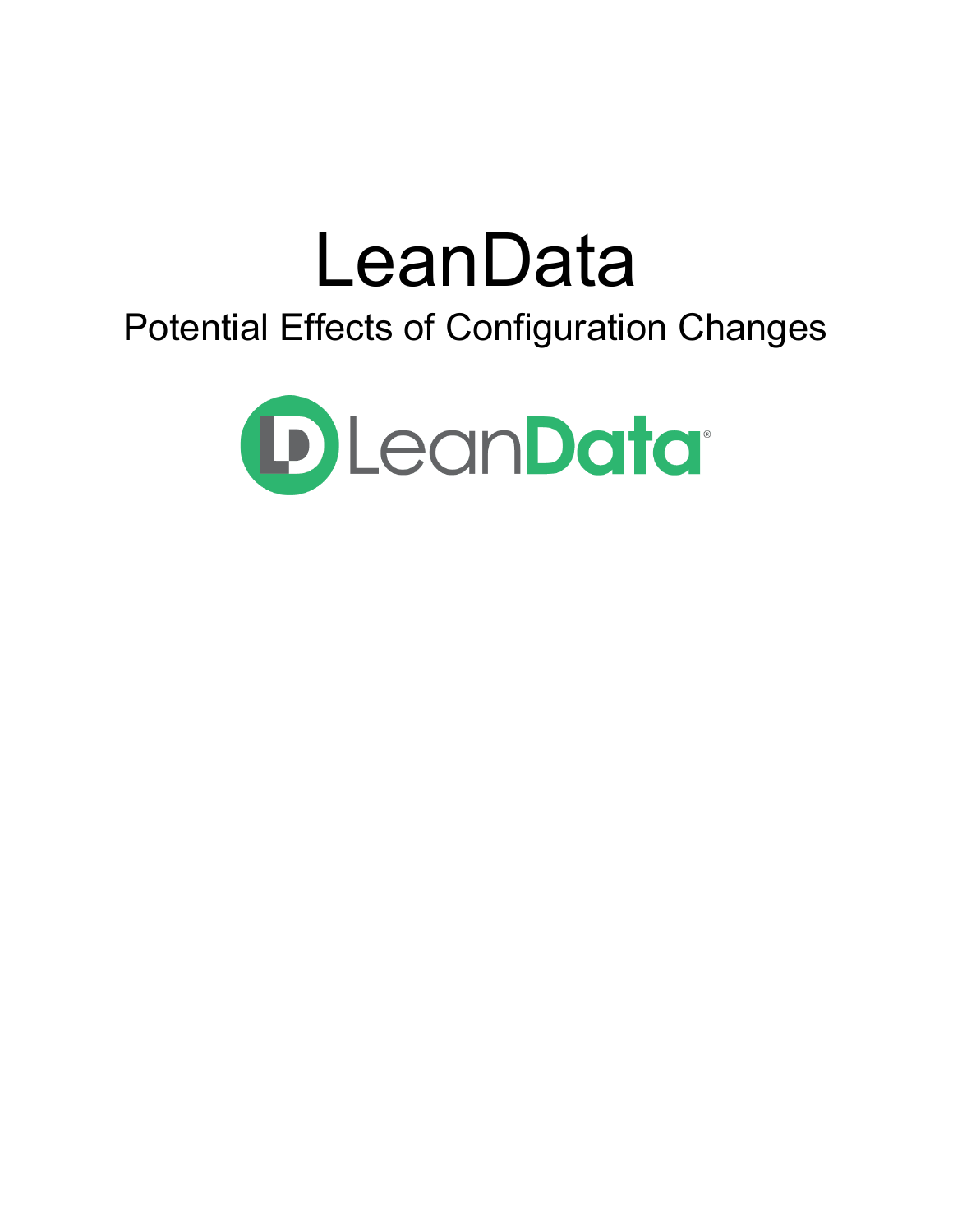

| <b>Overview</b>                                           | 3 |
|-----------------------------------------------------------|---|
| <b>Changes that Impact Triggers</b>                       | 3 |
| Live Routing                                              | 3 |
| <b>Tagging Tie-Breakers</b>                               | 4 |
| <b>Mapped-Account Fields</b>                              | 4 |
| <b>Changes to Flow Routing Trigger Nodes</b>              | 5 |
| <b>Routing Changes that Do Not Impact Triggers</b>        | 6 |
| Changes to non-Trigger Flow Nodes                         | 6 |
| <b>Changes to Round Robin Pool Composition</b>            | 6 |
| <b>Impact of One-Time Jobs</b>                            | 7 |
| One-Time Tagging Jobs                                     | 7 |
| One-Time Routing (OneTimeRoutingBatch batch in Apex Jobs) | 8 |
| <b>List Analyzer Jobs</b>                                 | 9 |
| <b>Summary</b>                                            | 9 |

© 2020 LeanData Inc. All rights reserved. LeanData is a registered trademark.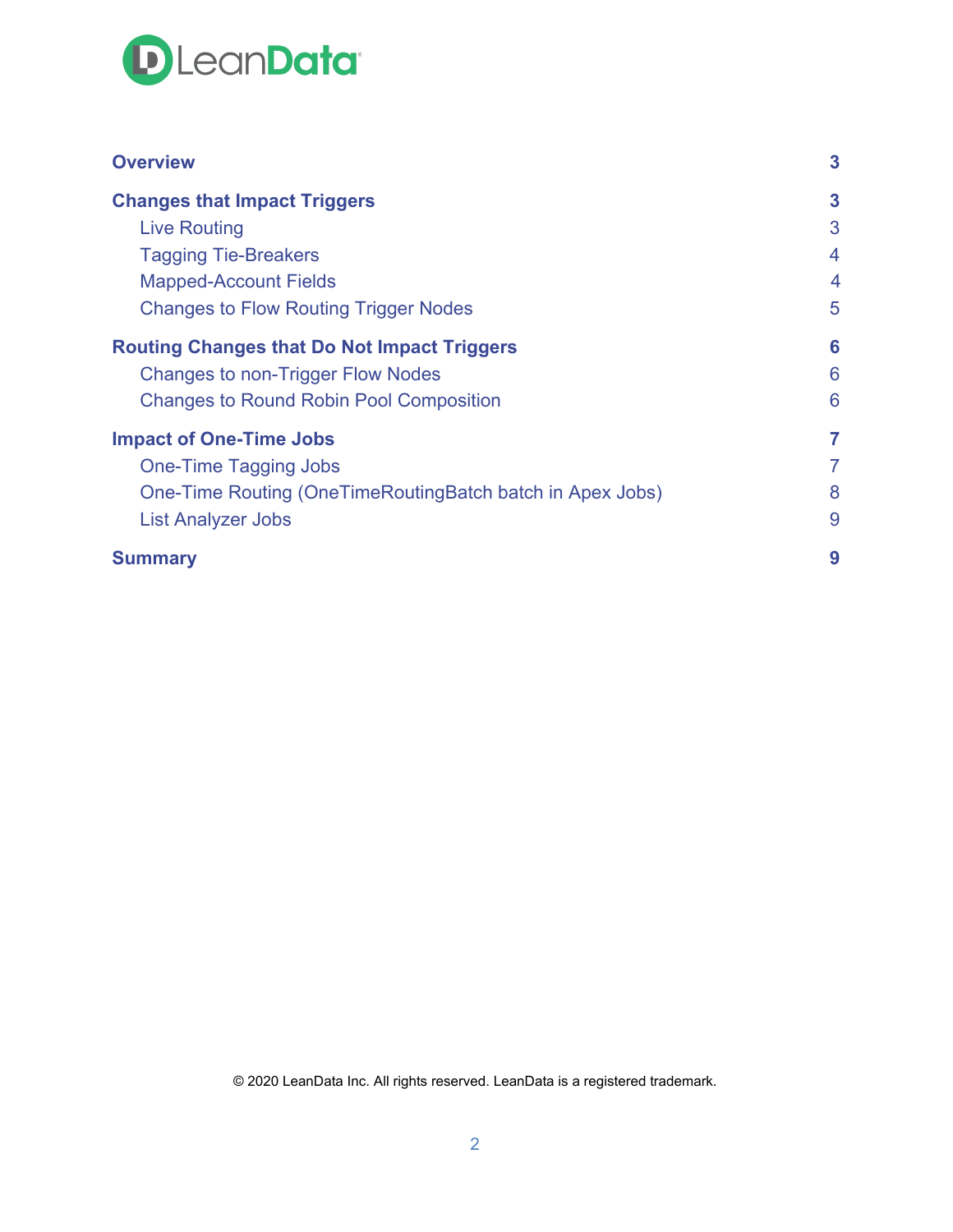

## <span id="page-2-0"></span>**Overview**

This guide is designed to provide you with information on how to manage changes in your LeanData configuration with regards to their level of potential impact in your Salesforce instance. Different LeanData configuration settings require different levels of sensitivity with regard to overall system impact. In general, we can break changes into 3 main categories:

- 1. Changes that impact record evaluation in a trigger (most sensitive)
- 2. Changes that impact continuous routing flow but not trigger evaluation (sensitive)
- 3. One time jobs (more flexible)

**Please Note:** Due to factors outside of our control, there is no way to completely define the level of impact changes can have. This guide is designed to make you aware of potential issues and their impact.

# <span id="page-2-1"></span>Changes that Impact Triggers

#### <span id="page-2-2"></span>Live Routing

Configuring Live Routing conditions correctly is essential, because LeanData will only store audit information when leads meeting Live Routing conditions are processed. There will be no logs for records that did not process so troubleshooting may be difficult.

| Home<br>m                                    |                                | <b>Live Routing</b>  |           |         |              |  |                |         |      |
|----------------------------------------------|--------------------------------|----------------------|-----------|---------|--------------|--|----------------|---------|------|
| ◈<br>Matching                                | $\rightarrow$                  |                      |           |         |              |  |                |         |      |
| ⊕<br><b>Routing</b>                          | $\checkmark$                   | Leads                |           |         |              |  |                |         |      |
| Leads<br>Contacts UPGRADE                    | $\rightarrow$<br>$\rightarrow$ | <b>Routing Rules</b> | New Leads |         | $\checkmark$ |  |                |         |      |
| Accounts<br>Opportunities UPGRADE            | $\rightarrow$<br>$\rightarrow$ | <b>Add Rule</b>      |           |         |              |  |                |         |      |
| Cases UPGRADE<br><b>Territory Management</b> | $\rightarrow$                  | Rule Name            |           | Details |              |  |                | RR Pool | Reco |
| Round Robin                                  | $\checkmark$                   |                      |           |         |              |  | No Rules Found |         |      |
| Pools                                        |                                |                      |           |         |              |  |                |         |      |
| <b>Members</b><br>Schedules<br>Live Routing  |                                |                      |           |         |              |  |                |         |      |
| <b>Copie</b> People                          |                                |                      |           |         |              |  |                |         |      |
| Attribution UPGRADE                          | $\rightarrow$                  |                      |           |         |              |  |                |         |      |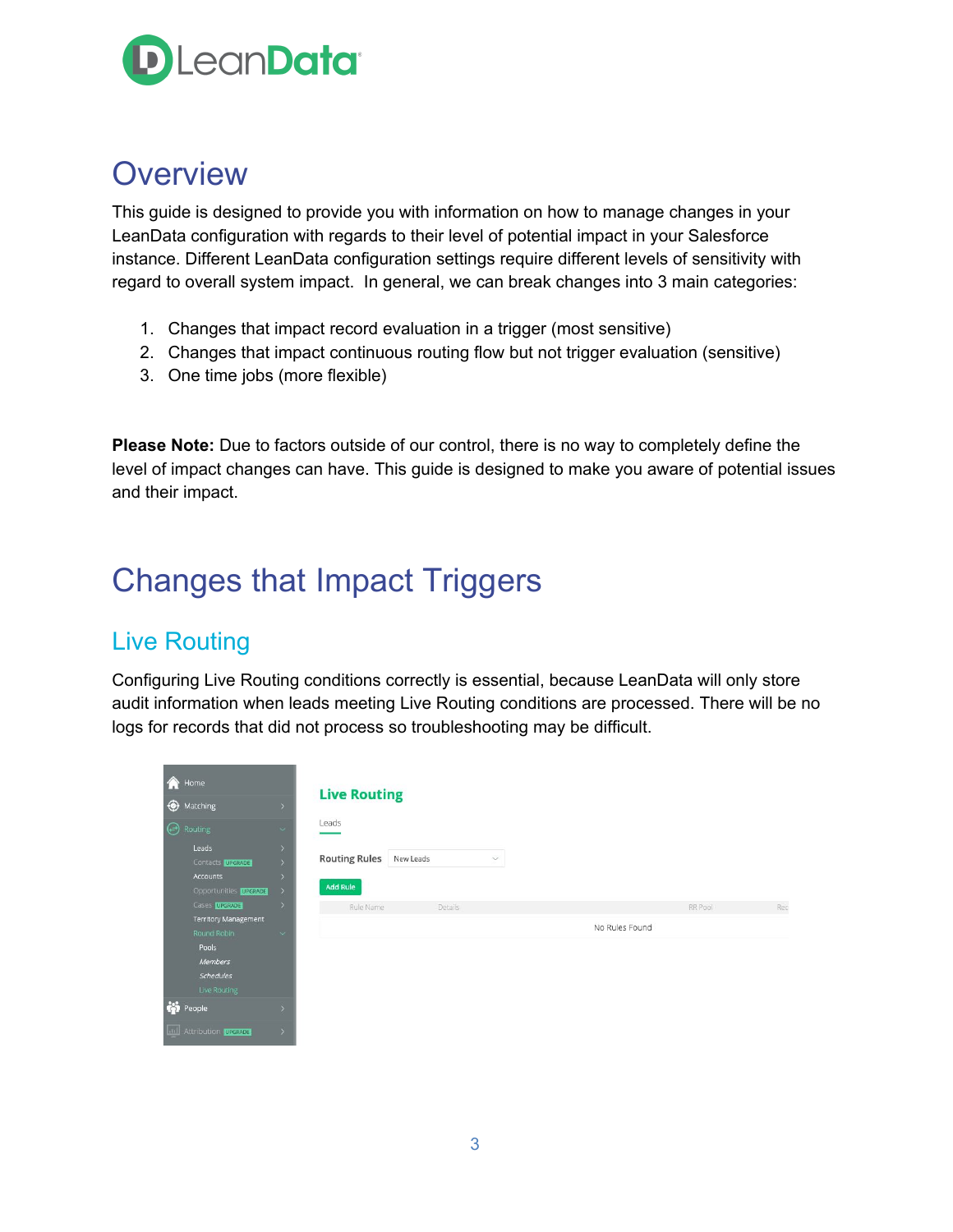

## <span id="page-3-0"></span>Tagging Tie-Breakers

#### **Potential Sensitivity Level: Sensitive to flexible**

Changes to fields used in tagging tiebreaking will trigger the creation of tagging CCIOs. If a field is added to tagging tiebreakers, this potentially means more CCIOs are produced. LeanData can provision a setting in a .bin file to exclude these fields from trigger, so that tagging CCIOs are not produced.

| Home                                                            | <b>Tagging Tie Breakers</b>                                                                                                                                                                                                                                          |
|-----------------------------------------------------------------|----------------------------------------------------------------------------------------------------------------------------------------------------------------------------------------------------------------------------------------------------------------------|
| <b>Matching</b>                                                 |                                                                                                                                                                                                                                                                      |
| <b>Tagging Finder</b>                                           | <b>Lead-to-Account Tagging Settings</b>                                                                                                                                                                                                                              |
| Tagging Tie-Breakers<br><b>Account Scoring</b><br>List Analyzer | These settings control your continuous, on-going lead-account matches within your Salesforce system. Once enabled, LeanData Ma<br>matches. Matching also copies matched account fields to leads as specified in Mapped Account Fields.                               |
| <b>Buyer Persona</b><br><b>Match Settings</b>                   | <b>Lead-to-Account Matching</b><br>ON<br>OFF                                                                                                                                                                                                                         |
| <b>Advanced Settings</b>                                        | Enable / disable lead-to-account matching within your Salesforce system. Matching occurs when match relevant changes occur. If N<br>made within your system. Existing records will need to be matched via a one time run (Settings --> Matching --> One-Time Lead2Ac |
| ⊜<br>Routing                                                    |                                                                                                                                                                                                                                                                      |
| People                                                          | <b>Multiple Tie-Breakers</b><br>OFF<br>ON                                                                                                                                                                                                                            |
| <b>ILL Attribution UPGRADE</b>                                  |                                                                                                                                                                                                                                                                      |
| View<br>बर                                                      | Toggle this setting to use single (default) or multiple tiebreaker sets for match prioritization.                                                                                                                                                                    |
| Admin                                                           | Matched Account Tie-Break Prioritization Rules                                                                                                                                                                                                                       |
| Help                                                            | <b>Prioritize Matched Accounts</b><br>Specify the best matched account in cases where LeanData finds multiple matched accounts for a lead. Matched accounts will go<br>selected.                                                                                     |
|                                                                 | (Country equals Country) AND (State/Province equals State/Province) AND (Zip/Postal Code equals Zip/Postal Code)<br>$4 - 9$                                                                                                                                          |
| <b>ELP</b>                                                      | (Country equals Country) AND (State/Province equals State/Province)                                                                                                                                                                                                  |

## <span id="page-3-1"></span>Mapped-Account Fields

#### **Potential Sensitivity Level: Flexible**

Changes to mapped account fields affect the creation of UMLF (update mapped lead fields) CCIOs. UMLF CCIOs are produced whenever a relevant field is changed on an account, these CCIOs process faster than tagging CCIOs and are lower priority, since UMLF only involves copying fields from account to leads, without searching for a new match.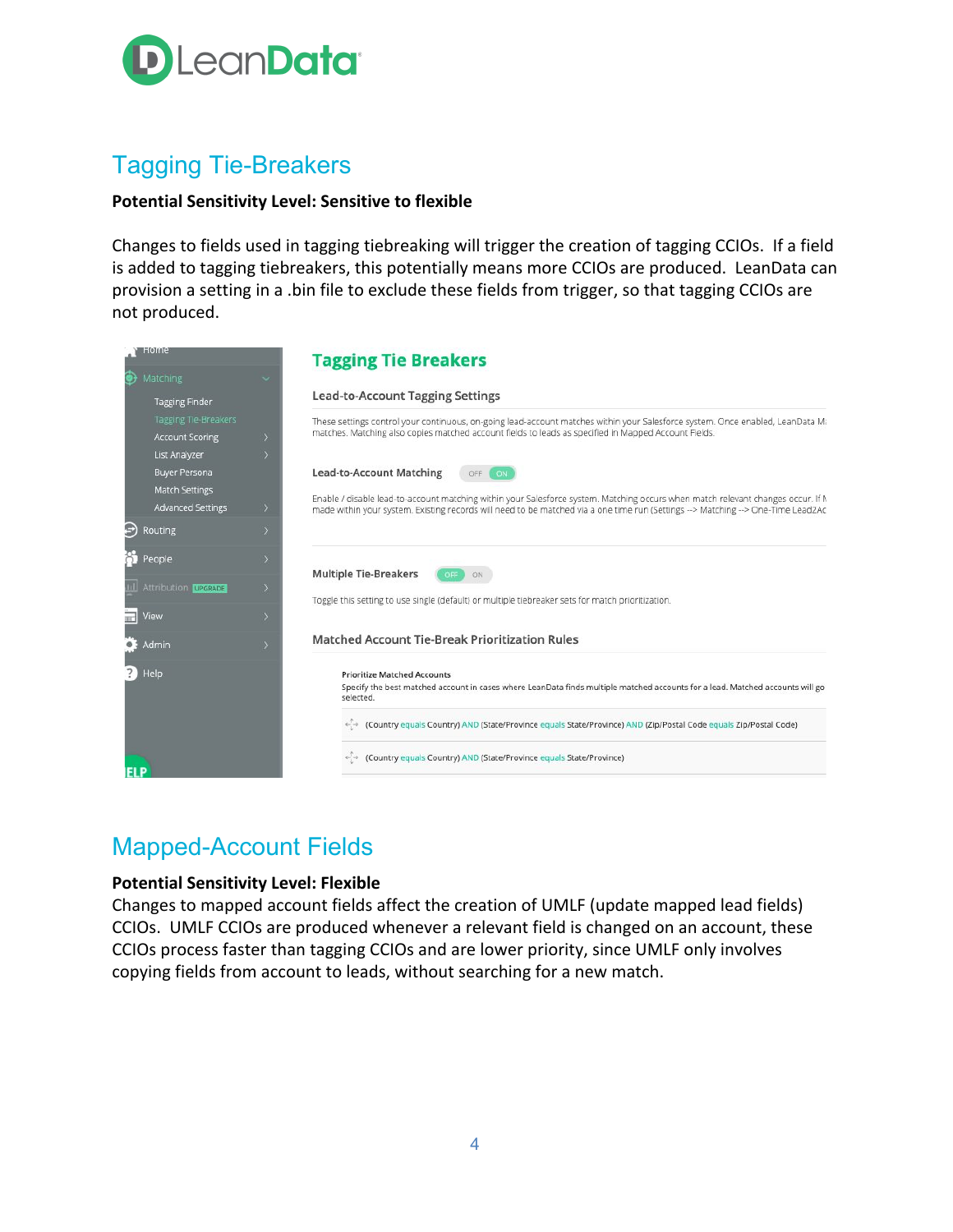

| Home<br><b>(a)</b> Matching<br>$\sim$<br><b>Tagging Finder</b><br>Tagging Tie-Breakers | <b>Advanced Settings</b><br><b>Mapped Account Fields</b> |                   |
|----------------------------------------------------------------------------------------|----------------------------------------------------------|-------------------|
| <b>Account Scoring</b><br>List Analyzer                                                | <b>Account Field</b>                                     | <b>Lead Field</b> |
| <b>Buyer Persona</b>                                                                   |                                                          |                   |
| Match Settings<br><b>Advanced Settings</b><br>$\sim$                                   | Create New<br>$^{(+)}$                                   |                   |
| Mapped Account Fields<br>One-Time Tagging                                              |                                                          | Save              |
| <b>e</b> Routing                                                                       |                                                          |                   |
| <b>ij</b> People                                                                       |                                                          |                   |
|                                                                                        |                                                          |                   |

### <span id="page-4-0"></span>Changes to Flow Routing Trigger Nodes

#### **Potential Sensitivity Level: Sensitive to Flexible**

Trigger nodes are evaluated at trigger time (all other nodes are evaluated during ContinuousCleanBatch). Incorrect configuration of trigger nodes can lead to routing down time which can be difficult to diagnose. LeanData only creates logs for processed, routing CCIOs. If a lead (or contact, or account) does not meet the conditions at trigger time, no log will be produced (since to produce logs for inconsequential updates would be prohibitive).

| Home                        |        | DRAFT | <b>RR</b> Realign |                                                                             |                                                |              |
|-----------------------------|--------|-------|-------------------|-----------------------------------------------------------------------------|------------------------------------------------|--------------|
| Matching                    |        |       | Updated<br>Lead   | $\left( \begin{matrix} \bullet \\ \bullet \end{matrix} \right)$<br>New Lead | <b>New Lead Trigger</b><br>Description >       |              |
| Routing                     | $\sim$ |       |                   |                                                                             |                                                |              |
| Leads                       | $\sim$ |       |                   |                                                                             | New Leads to be sent through the lead workflow |              |
| FlowBuilder                 |        |       |                   |                                                                             | All Leads<br>$\bullet$                         |              |
| Routing Insights            |        |       |                   |                                                                             | None                                           |              |
| Audit Logs                  |        |       |                   |                                                                             | Include The Leads Below:                       |              |
| Deployment History          |        |       |                   |                                                                             |                                                |              |
| One-Time Routing            |        |       |                   |                                                                             | Advanced Settings >                            |              |
| Advanced Settings           |        |       |                   |                                                                             |                                                |              |
| Contacts UPGRADE            |        |       |                   |                                                                             |                                                | OK<br>Cancel |
| Accounts                    |        |       |                   |                                                                             |                                                |              |
| Opportunities UPGRADE       |        |       |                   |                                                                             |                                                |              |
| Cases UPGRADE               |        |       |                   |                                                                             |                                                |              |
| <b>Territory Management</b> |        |       |                   |                                                                             |                                                |              |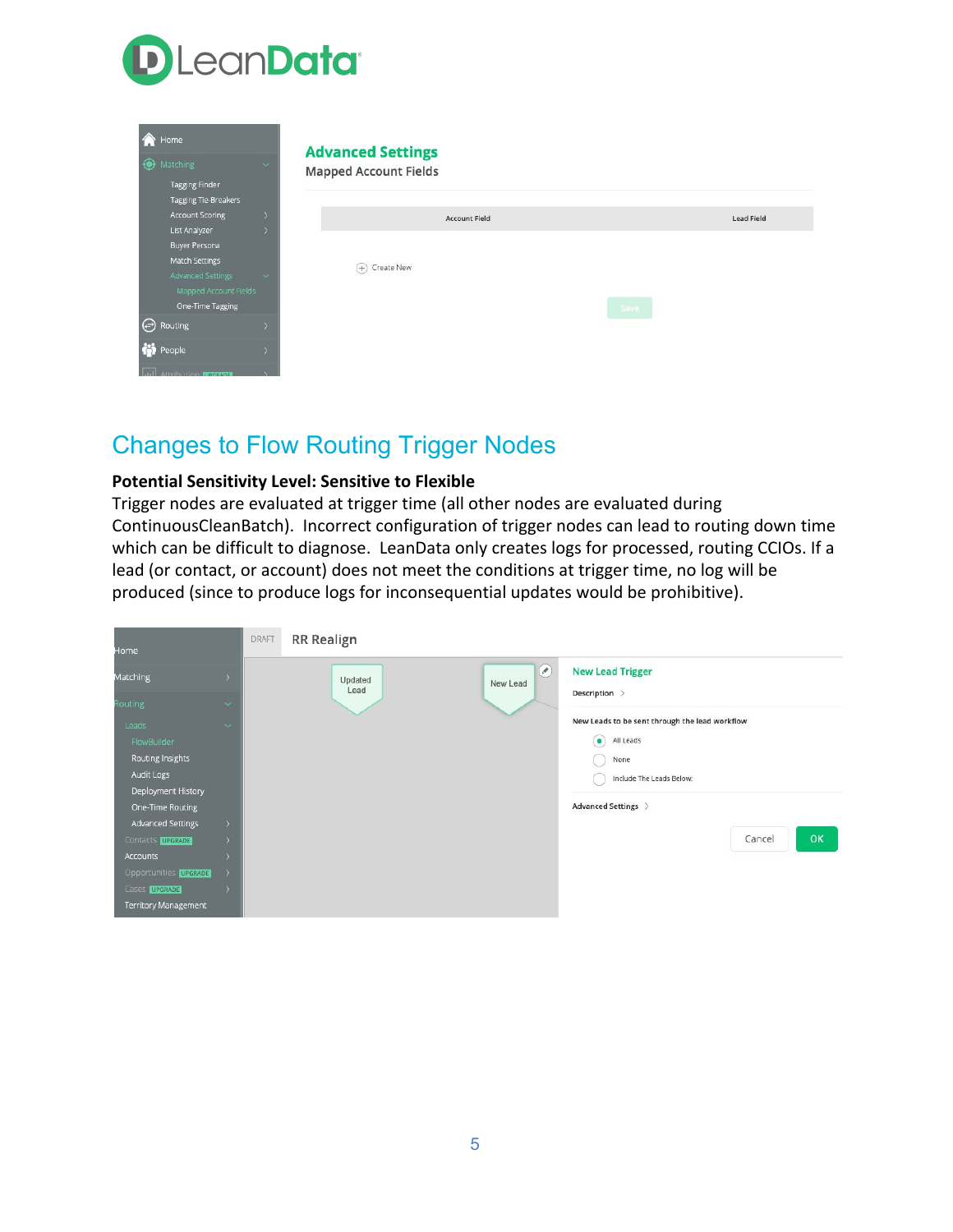# **D**LeanData

# <span id="page-5-0"></span>Routing Changes that Do Not Impact Triggers

## <span id="page-5-1"></span>Changes to non-Trigger Flow Nodes

#### **Potential Sensitivity Level: Sensitive to Flexible**

These changes are easier to debug than changes to trigger nodes, as any lead that moves beyond the trigger nodes will produce audit logs. Audit logs include a summary of nodes traversed and include a link to the version of deployment the record was routed under.



## <span id="page-5-2"></span>Changes to Round Robin Pool Composition

#### **Potential Sensitivity Level: Flexible**

Changes to round robin pool composition are not tracked by LeanData (version control for these changes would be storage prohibitive) and therefore problems arising from pool changes can be difficult to debug. Most enterprise customers prefer to track changes made to round robin pools.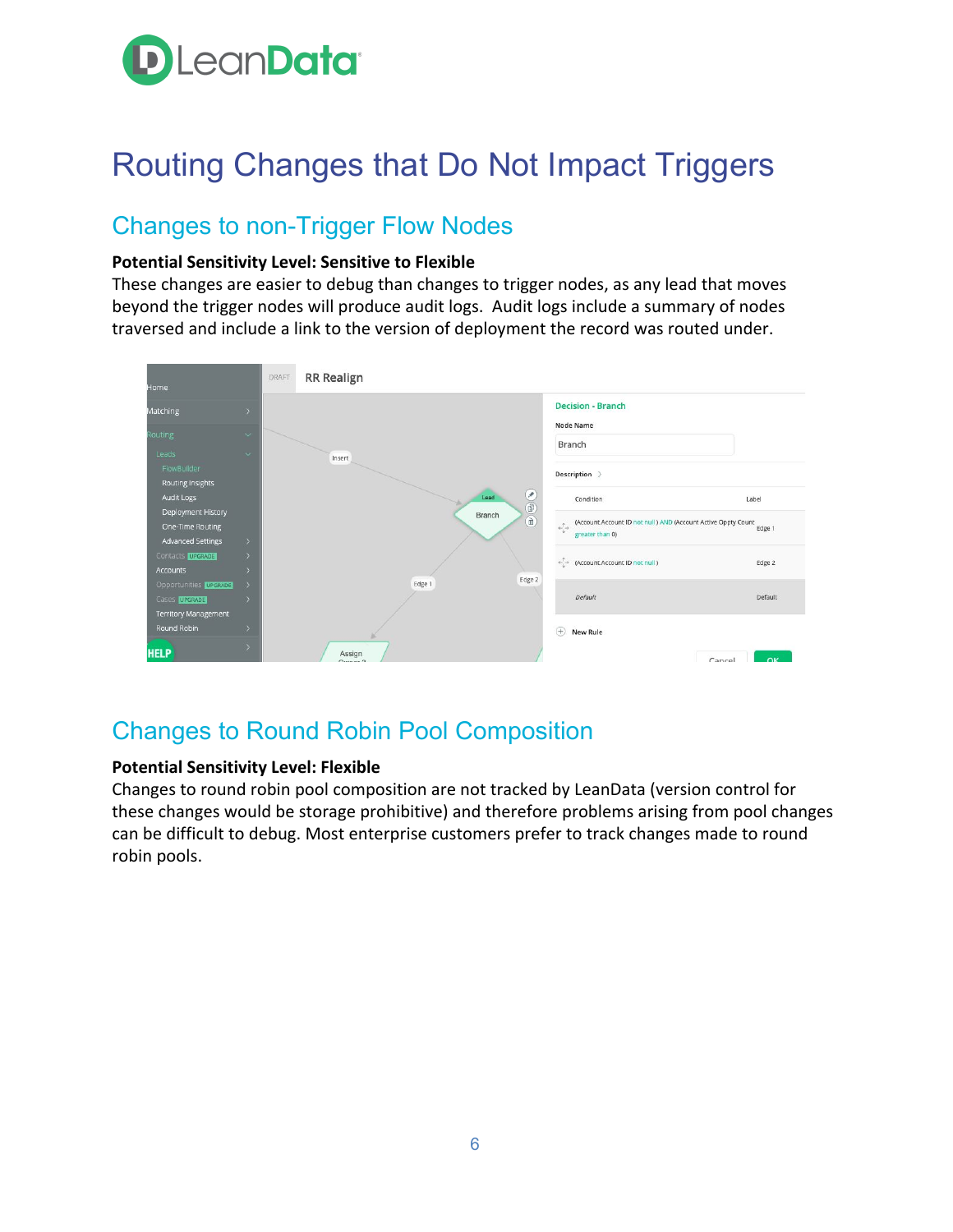

| Home                                                       |                                                                     |                                        |          |           |
|------------------------------------------------------------|---------------------------------------------------------------------|----------------------------------------|----------|-----------|
| Matching                                                   | <b>France</b>                                                       |                                        |          |           |
| Routing                                                    | Members<br>Advanced Settings<br>Info<br>$\sim$                      |                                        |          |           |
| Leads<br>Contacts UPGRADE                                  | $\left\langle \right\rangle$<br><b>Users (100)</b><br>$\rightarrow$ | Members (2)                            |          |           |
| Accounts<br>Opportunities UPGRADE                          | $\rightarrow$<br>Filter by $\vee$<br>$\rightarrow$                  | Member                                 | Cap      | Weighting |
| Cases UPGRADE<br><b>Territory Management</b>               | Include<br>п<br>Q Search Members<br>mactive                         | $L_{\rm p}$<br>Mathilde Chirac<br>NEXT | 0 - None |           |
| Round Robin<br>Pools<br><b>Members</b>                     | $\sim$<br>LeanData User<br>0051B00000DgitQQAR                       | Manon Rivoal                           | 0 - None |           |
| <b>Schedules</b><br>Live Routing                           | Clari Integration<br>0051B00000Cq5CdQAJ                             |                                        |          |           |
| People                                                     | <b>Bizible User</b><br>0051B00000CmNG6QAN                           |                                        |          |           |
| Attribution UPGRADE<br>$\overline{\phantom{a}}$ $\sqrt{a}$ | $\rightarrow$<br>Outreach Integration User<br>0051B00000Cq7BhQAJ    |                                        |          |           |

Other changes include:

- Changes to Round Robin Member Schedule
- Territory Management Rules Changes
- Merge Duplicates/Account Teams/Owner Mappings/Account Creation Rules

# <span id="page-6-0"></span>Impact of One-Time Jobs

## <span id="page-6-1"></span>One-Time Tagging Jobs

#### **Potential Sensitivity Level: Volume driven - Sensitive to Flexible**

One-Time Tagging (LeadAccountReporter batch in Apex Jobs) – the one time tagging batch runs on a SOQL condition and is relatively fast. Things to be considered are LeadAccountReporter taking a batch slot, and performing updates to LeanData Reporting Matched Account c lead field as well as any other mapped fields. Additionally, some outside integrations that depend on LastModifiedDate (e.g. Marketo) can be swamped by the mass updates.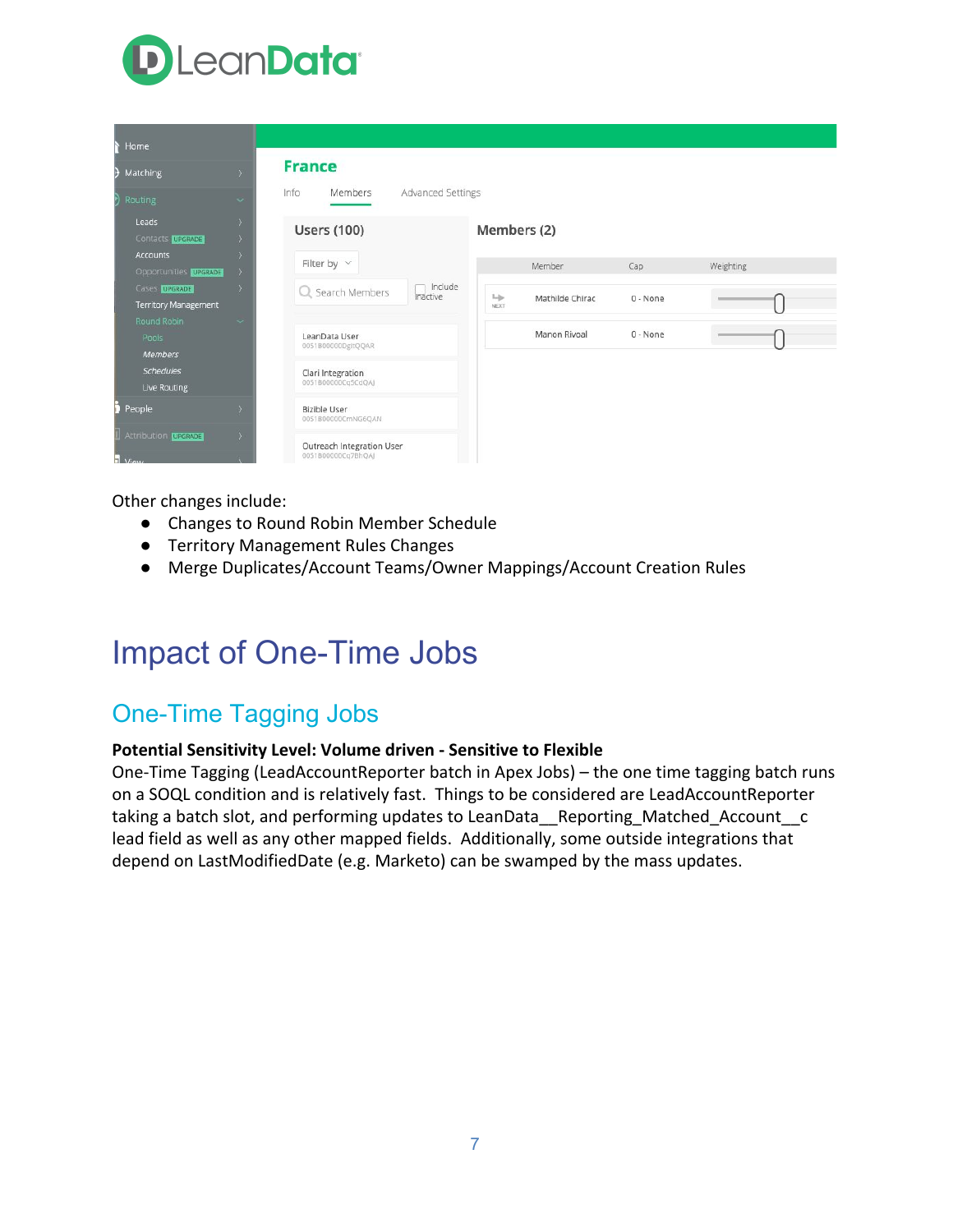

| Home                                                                                                                                                                                                                                  | <b>Advanced Settings</b>                                                                                                                                                                                                                                                                                                    |  |
|---------------------------------------------------------------------------------------------------------------------------------------------------------------------------------------------------------------------------------------|-----------------------------------------------------------------------------------------------------------------------------------------------------------------------------------------------------------------------------------------------------------------------------------------------------------------------------|--|
| <b>Matching</b><br><b>Tagging Finder</b><br>Tagging Tie-Breakers<br><b>Account Scoring</b><br>List Analyzer<br><b>Buyer Persona</b><br><b>Match Settings</b><br><b>Advanced Settings</b><br>Mapped Account Fields<br>One-Time Tagging | <b>One-Time Tagging</b><br>CAUTION: Only use after you've talked with your LeanData Customer Success Manager. Failure to<br>Match and tag Salesforce leads with their respective accounts. This will populate the Lead Reportir<br>$\frac{1000}{31}$<br>当<br>Dates<br>to<br>Beginning of Time<br>Current<br>Query Condition |  |
| ⊜<br>Routing                                                                                                                                                                                                                          |                                                                                                                                                                                                                                                                                                                             |  |
| People                                                                                                                                                                                                                                | <b>Run One-Time Match</b>                                                                                                                                                                                                                                                                                                   |  |
| <b>MIL Attribution UPGRADE</b>                                                                                                                                                                                                        |                                                                                                                                                                                                                                                                                                                             |  |
| m<br>View                                                                                                                                                                                                                             | <b>End Date</b><br>Condition<br><b>Completion Date</b><br><b>Start Date</b><br>Run Date<br>User                                                                                                                                                                                                                             |  |
| $\Delta$ Admin                                                                                                                                                                                                                        |                                                                                                                                                                                                                                                                                                                             |  |

## <span id="page-7-0"></span>One-Time Routing (OneTimeRoutingBatch batch in Apex Jobs)

#### **Potential Sensitivity Level: Volume driven - Sensitive to Flexible**

Operates on a CSV of Ids rather than a SOQL condition. Same risks as with the One-Time tagging batch, plus the fact that OwnerId and other flow fields might be updated.